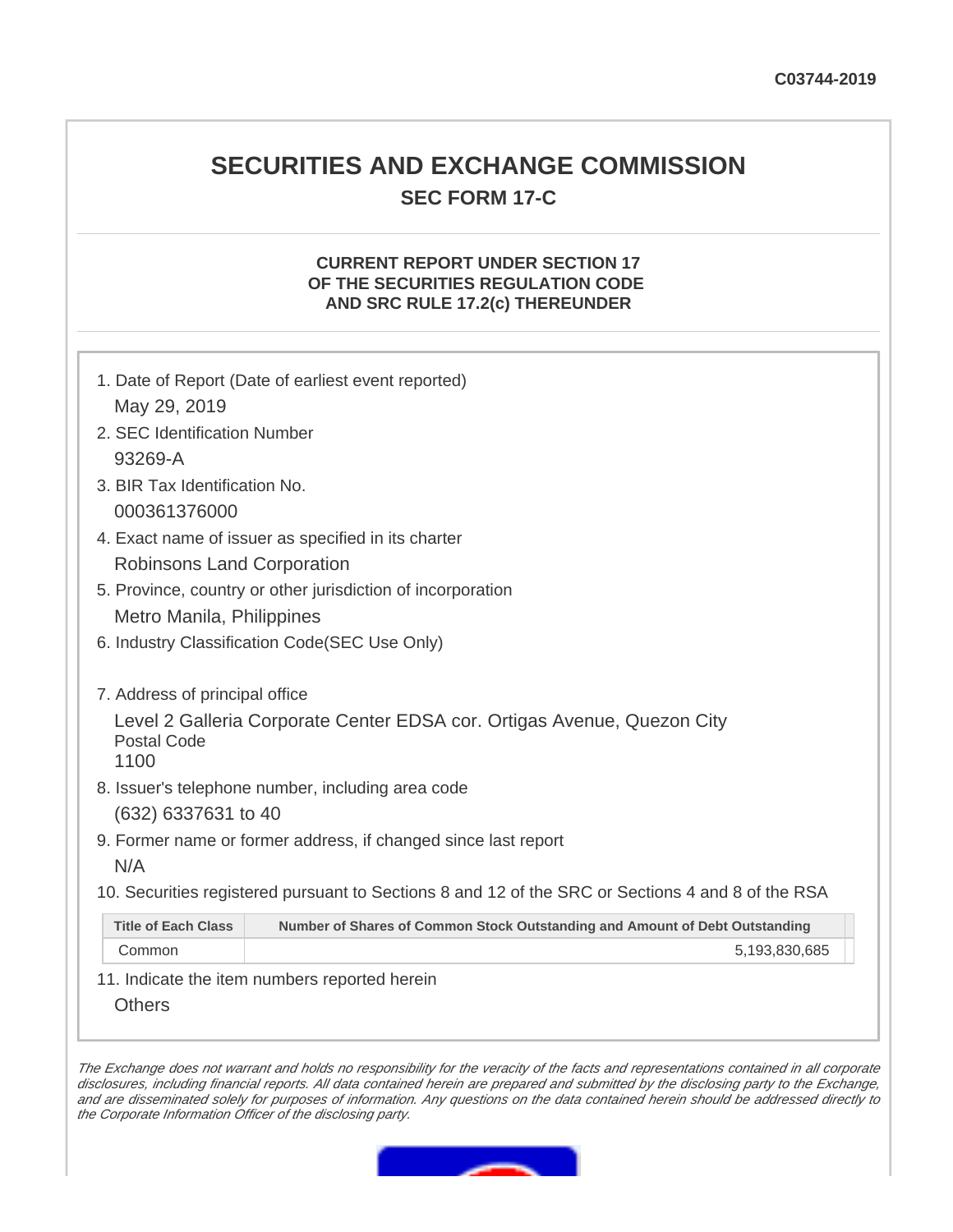

## **PSE Disclosure Form 4-24 - Results of Annual or Special Stockholders' Meeting References: SRC Rule 17 (SEC Form 17-C) and Section 4.4 of the Revised Disclosure Rules**

**Subject of the Disclosure**

Results of Annual Stockholders' Meeting

**Background/Description of the Disclosure**

Results of Annual Stockholders' Meeting of RLC held on May 29, 2019

**List of elected directors for the ensuing year with their corresponding shareholdings in the Issuer**

| <b>Name of Person</b>     | <b>Shareholdings in the Listed Company</b> |                 |                                     |
|---------------------------|--------------------------------------------|-----------------|-------------------------------------|
|                           | <b>Direct</b>                              | <b>Indirect</b> | <b>Nature of Indirect Ownership</b> |
| John L. Gokongwei, Jr.    | 11,941,866                                 |                 | $0 \mid N/A$                        |
| James L. Go               | 2,139,011                                  |                 | $0 \mid N/A$                        |
| Lance Y. Gokongwei        | 805,001                                    |                 | $0 \mid N/A$                        |
| Frederick D. Go           | 986,027                                    |                 | $0 \mid N/A$                        |
| Robina Y. Gokongwei       | 685,094                                    |                 | $0 \mid N/A$                        |
| Patrick Henry C. Go       | 10,000                                     |                 | $0 \mid N/A$                        |
| Johnson Robert G. Go, Jr. |                                            |                 | $0 \mid N/A$                        |
| Artemio V. Panganiban     | 31,718                                     |                 | $0 \mid N/A$                        |
| Roberto F. De Ocampo      | 1                                          |                 | $0 \mid N/A$                        |
| Emmanuel C. Rojas, Jr.    | 901                                        |                 | $0 \mid N/A$                        |
| Omar Byron T. Mier        |                                            |                 | $0 \mid N/A$                        |

**External auditor** Sycip Gorres Velayo & Co.

**List of other material resolutions, transactions and corporate actions approved by the stockholders**

N/A

**Other Relevant Information**